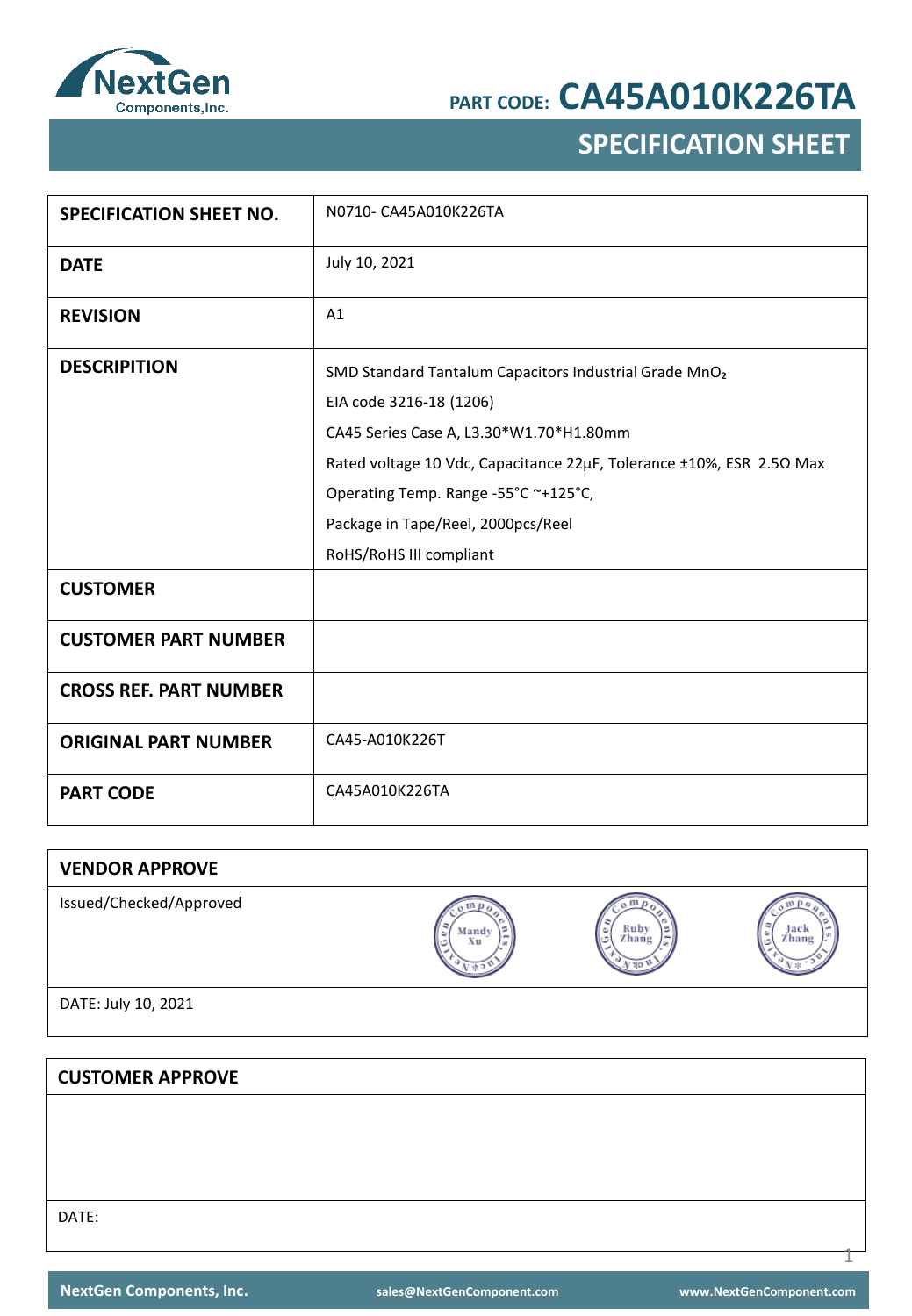

**SMD TANTALUM CAPACITORS CA45 SERIES CASE A**

### **MAIN FEATURE**

- RoHS III Compliant
- Wide Operating Temperature Range -55~+125℃
- Small volume, High Stability
- Good Frequency Characteristic

### **APPLICATION**

- For Surface Mount Consumer Electronic Equipment
- Color TV sets, PC, Mobile Telephone sets Pickup camera Radar etc.

### **PART CODE GUIDE**



| <b>CA45</b> | - - | 010 | 22c<br>770 | - - |
|-------------|-----|-----|------------|-----|
|             |     |     |            |     |

1) CA45: Series code for SMD Standard Tantalum Capacitors Industrial Grade MnO<sub>2</sub>

2) **A**: Case size code for Dimension L3.30\*W1.70\*H1.80mm , EIA code 3216-18

3) **010**: Rated voltage Code, 010: 10 Vdc

4) **K**: Capacitance Tolerance code, K: +/-10%; M: +/-20%

5) **226**: Capacitance Code: 1st two digits represent Significant figures, 3rd Digit specifies number of Zeros. 226:22μF

- 6) **T**: Package in Tape/Reel, 2000pcs/Reel
- 7) **A**: Internal control or Customer's Special Code (A~Z or 1~9)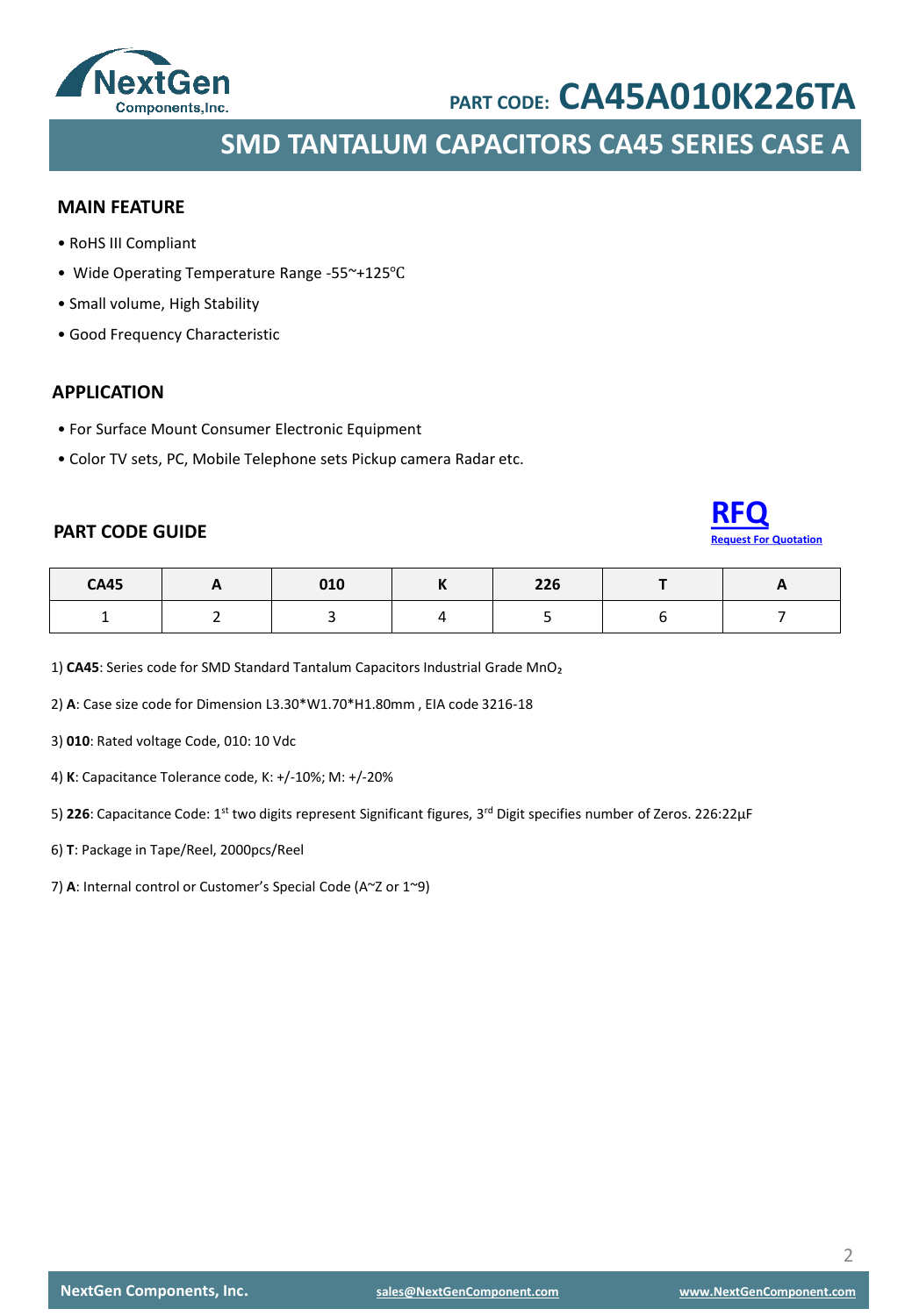

**SMD TANTALUM CAPACITORS CA45 SERIES CASE A**





| Code             |     | ∽<br>u |     | ~  |    | ╺        |    |    |    |
|------------------|-----|--------|-----|----|----|----------|----|----|----|
| Rate Voltage (V) | د.2 | 4      | b.3 | 10 | 16 | nr<br>zu | رے | رر | οu |

**NextGen Components, Inc. [sales@NextGenComponent.com](mailto:sales@NextGenComponent.com) [www.NextGenComponent.com](http://www.nextgencomponent.com/)**

3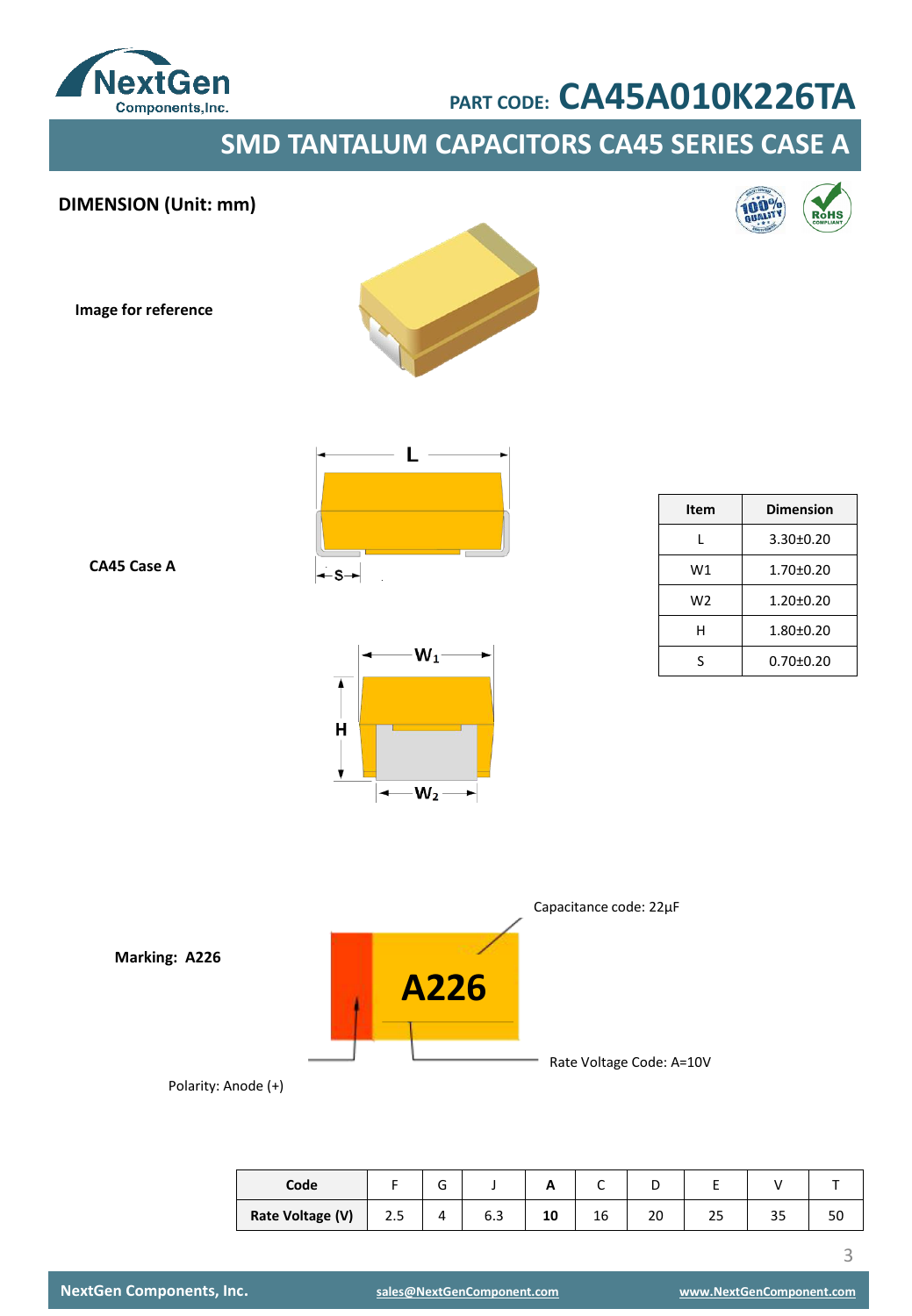

**SMD TANTALUM CAPACITORS CA45 SERIES CASE A**

### **PRODUCT STRUCTURE Image for reference**



### **LAND DIMENSIONS/COURTYARD**



**Density Level A:** For low-density product applications. Recommended for wave solder applications and provides a wider process window for reflow solder processes. **Density Level B**: For products with a moderate level of component density. Provides Recommended Profile Conditions for reflow solder processes. **Density Level C**: For high component density product

applications. Before adapting the Min. land pattern variations, the user should perform qualification testing based on the conditions outlined in IPC - 7351). **Note:** 

1. Height of these chips may create problems in wave soldering.

2. Land pattern geometry is too small for silkscreen outline.

| Case<br>Code | Item                              | Code           | <b>Dimension</b><br>(mm) |
|--------------|-----------------------------------|----------------|--------------------------|
| A            | Density                           | W              | 1.35                     |
| (EIA         | Level A<br>Max.<br>(Most)<br>Land | L              | 2.2                      |
| 3216-18)     |                                   | S              | 0.62                     |
|              | Protrusion                        | V1             | 6.02                     |
|              |                                   | V <sub>2</sub> | 2.80                     |
|              | Density                           | W              | 1.23                     |
|              | Level B<br>Max.                   | Г              | 1.80                     |
|              | (Nominal)<br>Land                 | S              | 0.82                     |
|              | Protrusion                        | V1             | 4.92                     |
|              |                                   | V <sub>2</sub> | 2.30                     |
|              | Density                           | W              | 1.13                     |
|              | Level C<br>Max.                   | L              | 1.42                     |
|              | (Least)<br>Land                   | S              | 0.98                     |
|              | Protrusion                        | V1             | 4.06                     |
|              |                                   | V <sub>2</sub> | 2.04                     |

4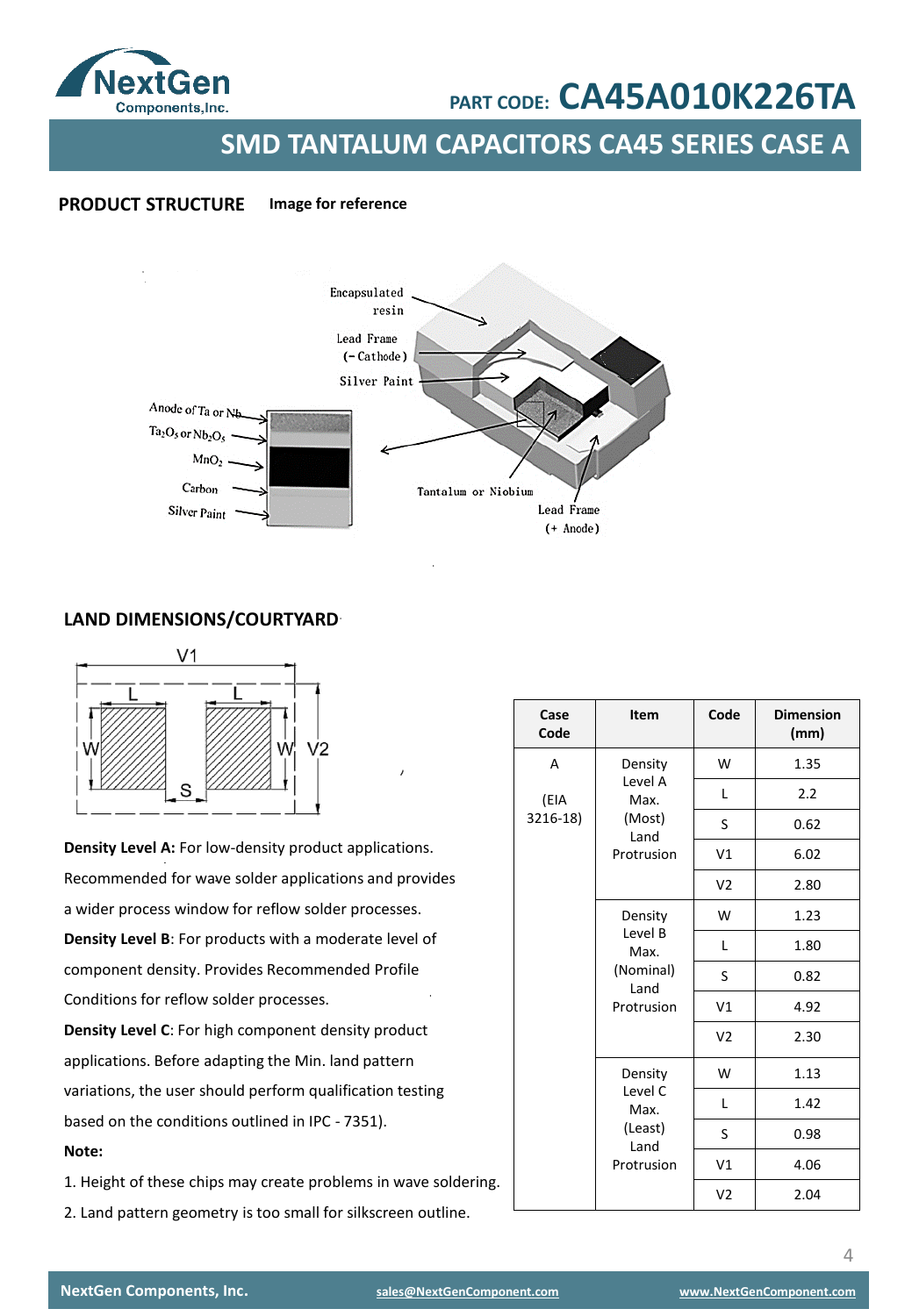

**SMD TANTALUM CAPACITORS CA45 SERIES CASE A**

### **ELECTRONICAL CHARACTERISTICS**

| Item                                         | Unit            | Symbol         | Characteristic                                                                                                                            | Condition                                                           |
|----------------------------------------------|-----------------|----------------|-------------------------------------------------------------------------------------------------------------------------------------------|---------------------------------------------------------------------|
| <b>Operating</b><br><b>Temperature Range</b> | °C              |                | $-55^{\sim}+125$                                                                                                                          | $\omega > 85^{\circ}$ C<br><b>Applying Voltage</b><br>Derating: 10V |
| <b>Rated Voltage</b><br>Range                | V <sub>DC</sub> |                | 10                                                                                                                                        |                                                                     |
| Capacitance<br><b>Tolerance</b>              | %               |                | ±10                                                                                                                                       | @25°C, 100Hz                                                        |
| <b>Leakage Current</b>                       | μA              | $\overline{0}$ | Measured after 5 Minutes Application<br>of rated voltage reading,<br>10≤ 0.01 CRUR or 2.2µA Max.<br>whichever is greater @25 $^{\circ}$ C | $Cr: (\mu F)$ Nominal<br>Capacitance<br>UR: (V) Rated voltage       |
| Capacitance                                  | μF              | C <sub>R</sub> | 22                                                                                                                                        | @25°C, 100Hz                                                        |
| <b>Dissipation Factor</b>                    | %               | $tg\delta$     | 6.0 Max.                                                                                                                                  |                                                                     |
| <b>ESR</b>                                   | Ω               |                | 2.5 Max.                                                                                                                                  | @25°C, 100KHz                                                       |

### **TEMPERATURE CHARACTERISTICS**

| <b>Item</b>                                  | Unit      | <b>Dissipation Factor</b><br>(tgδ Max) |                                                                                              |        | Capacitance change                     |                           |        |        | Leakage Current<br>$(1$ Max.)          |
|----------------------------------------------|-----------|----------------------------------------|----------------------------------------------------------------------------------------------|--------|----------------------------------------|---------------------------|--------|--------|----------------------------------------|
| <b>Temperature</b><br><b>Characteristics</b> |           |                                        |                                                                                              |        |                                        | @Nominal Capacitance 22µF |        |        |                                        |
|                                              | $\circ$ C | $-55$                                  | $+85$                                                                                        | $+125$ | $-55$                                  | $+85$                     | $+125$ | $+85$  | $+125$                                 |
|                                              | %         | 9                                      | 9                                                                                            | 12     |                                        |                           |        |        |                                        |
|                                              | %         |                                        |                                                                                              |        | ±10                                    | ±10                       | ±12    |        |                                        |
|                                              | μA        |                                        |                                                                                              |        |                                        |                           |        | $8*10$ | $10*10$                                |
| <b>Load Life</b>                             |           | ≤150%<br>of the specified value        |                                                                                              |        | Within $±$ 10%<br>of the initial value |                           |        |        | $\leq$ 8 $*$ of the<br>specified value |
| <b>Failure Rate Level</b>                    |           |                                        | Under the normal load of 1000 hours, the failure rate of the product is less than<br>100 ppm |        |                                        |                           |        |        |                                        |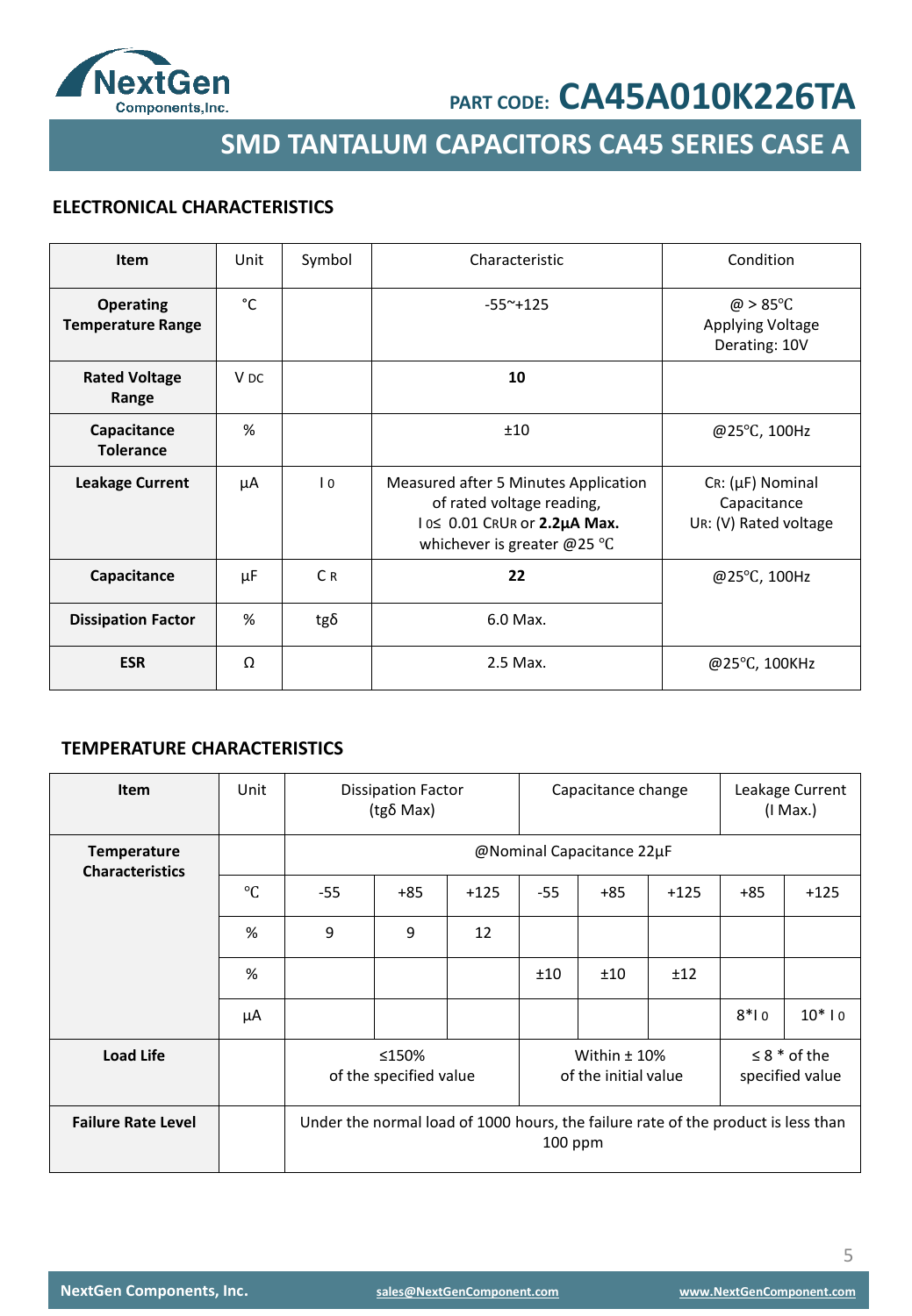

## **SMD TANTALUM CAPACITORS CA45 SERIES CASE A**

### **APPLICATION NTOE**

#### **Storage Condition**

1) Environmental temperature:  $10^{\circ}$ C ~ +30°C

- 2) Relative humidity no more than 60%
- 3) Storing period: No more than one and half year since the date of stocking.

### **Application Guide**

### **1) Ripple current and voltage**

If the ripple current is applied to the capacitor, the Joule heat (power dissipated) will be generated in the capacitor,

so it will affect the reliability of the capacitor.

(1) Power Dissipated

The actual power dissipated can be calculated using the following formula:  $P=I^2 \times ESR$ ………Formula 1

P: Power dissipated (W); I: Ripple current (A); ESR: Equivalent series resistance (Ω)

Power Dissipation for Case A ( EIA Code 3216-16): 65mW Max. @+25°C

(2) Ripple current

Using the maximum power dissipation 65mW Max., the ripple current can be calculated using the following

formula:  $I = \sqrt{\frac{P}{ESR}}$  ×K×F............Formula 2

K: Temperature derating factor...... Table 1; F: Frequency derating factor........ Table 2

ESR: Refer to the ratings of each specific product

#### Table 1: Temperature Drop Factor K

| <b>Temperature</b> | <b>Temperature</b><br><b>Derating Factor K</b> |
|--------------------|------------------------------------------------|
| 25 °C              |                                                |
| 85 °C              | 0.9                                            |
| 125 °C             | በ 4                                            |

Table 2: Frequency Derating Factor F

| <b>Frequency</b><br>(KHz) | 10   | 100 | 500  | 1000 |
|---------------------------|------|-----|------|------|
| MnO <sub>2</sub>          | 0.80 | 1.0 | 1.15 | 1.20 |
| Polymer                   | 0.75 | 1.0 | 1.10 | 1.30 |

Using formula 3 to calculate corrugated voltage E: E=Z×I………. Formula 3

E: Ripple voltage; Z: Specific frequency impedance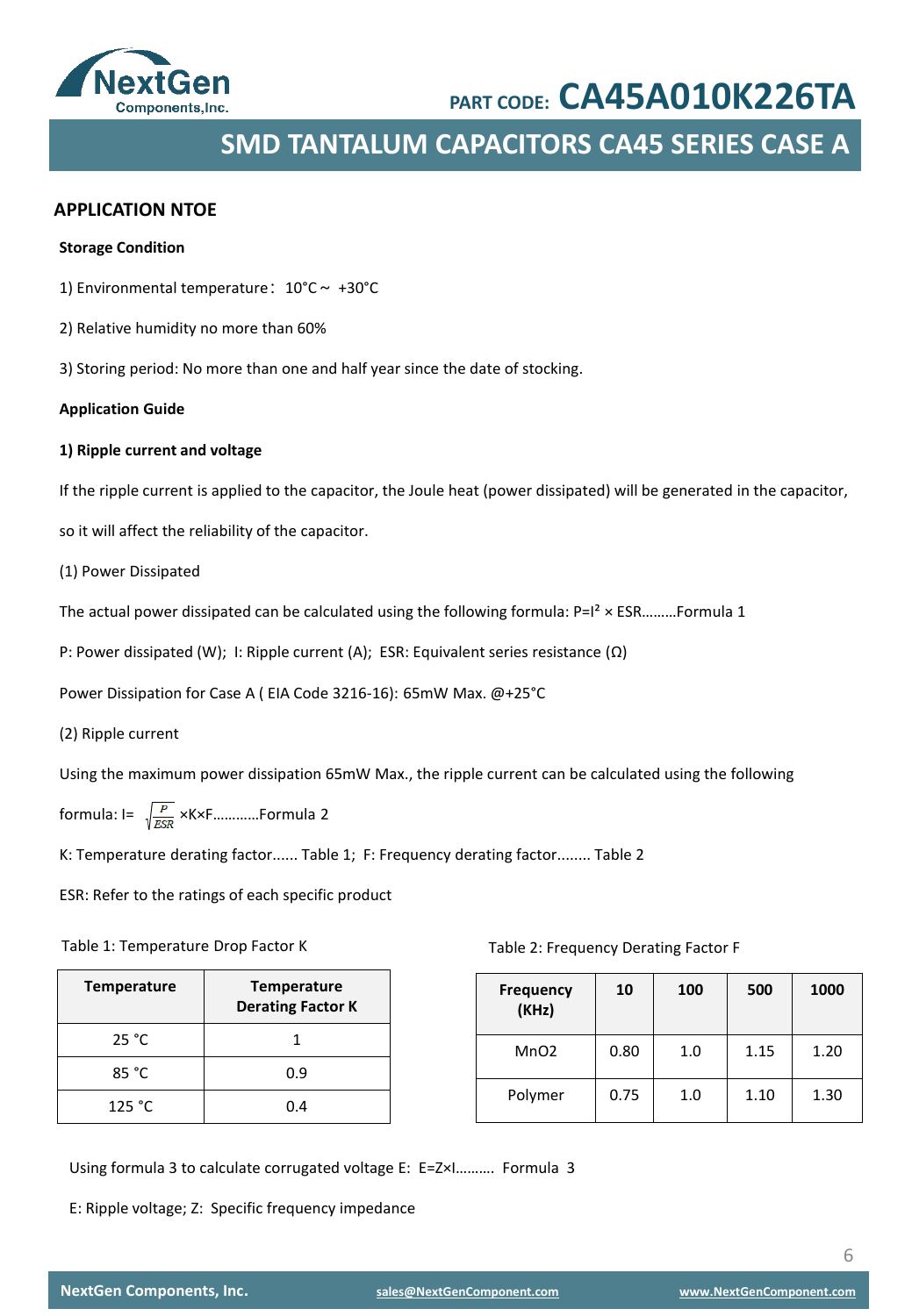

## **SMD TANTALUM CAPACITORS CA45 SERIES CASE A**

#### (3) Ripple voltage

The ripple voltage applied to the capacitor is limited by three criteria.

- (a) The power dissipation in the ESR of capacitor must not exceed 65mW Max. @+25°C
- (b) The positive peak AC voltage plus the DC bias voltage must not exceed the DC voltage rating of the capacitor.

(c) The negative peak AC voltage, in combination with the bias voltage, if any , must not exceed the permissible

reverse voltage ratings presented .

### **2) Reverse voltage**

Solid tantalum capacitors are polarized devices , and applied reverse voltage can not be allowed . If the reverse

voltage is unavoidable, a small degree of transient reverse voltage is permissible for short periods as follow.

25°C……. 10% of Max. rated voltage or 1V whichever is smaller

85°C……. 5% of Max. rated voltage or 0.5V whichever is smaller

125°C……1% of Max. rated voltage or 0.1V whichever is smaller

Even under these restrictions, capacitors can not be used continuously in reverse voltage mode.

#### **3) Working voltage**

(1) For general applications, using 50% of rated voltage of capacitors or less.

(2) When used at the power circuit, low impedance circuit , coupling circuit or witching circuit which has leakage current problems, please design the circuit with voltage under 30% of the working voltage ( max 50%) to avoid

the adverse effect of the surge current.

(3) Derating voltage when temperature above 85°C.

When the chip tantalum capacitor is used at 85<sup>°</sup>C or more temperatures, the reduced voltage (UT) is calculated

from the following expression, however, note that the ambient temperature is not more than 125℃.

U T=V 0 (U R-U C)(T-85)/40

UR: Rated voltage (V); UC: Derating voltage at 125°C; T: Ambient temperature (°C )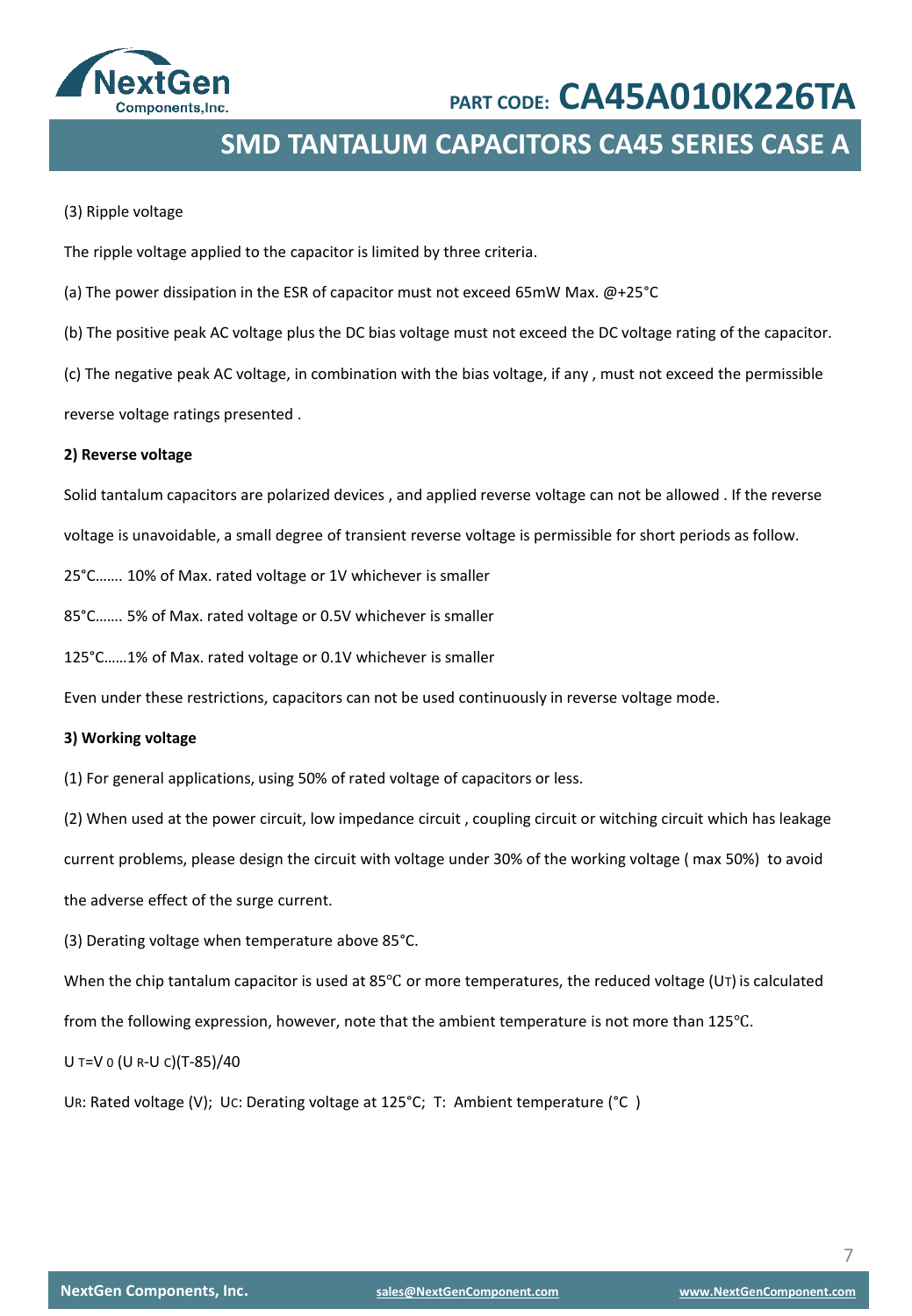

## **SMD TANTALUM CAPACITORS CA45 SERIES CASE A**

### **4) Protective resistance**

In a circuit(switching circuit, charge / discharge circuit, etc.) that has an instantaneous current, series resistance is at least 3Ω/V, this can improve the reliability of tantalum capacitors. If the capacitor is in a low impedance circuit, the voltage applied to the capacitor should be half or one third of the rated voltage.

### **5) Redundancy**

MnO2 tantalum capacitors will heat, and may cause fire and burn in the short circuit . This is determined by the situation, time and other factors. When the circuit is designed, it is possible to provide the best possible space to keep the tantalum capacitor reliability.

### **6) Test Condition**

Ambient Temperature 25°C; Relative Humidity 60 to 70%; Air Pressure 800 to 1060mbar. Test and experiment, in order to make the test results not problems, it is necessary to will test the product after fully discharge. This product is a polar components, testing or when using it is strictly prohibited to will is negative pick back, in order to avoid performance failure

### **7) Soldering**

The SMD tantalum capacitor can be used for reflow soldering, which is not suitable for wave soldering and manual welding. The reflow temperature are ≤250°C, ≤ 5 seconds. If you must use manual welding, should use the melted solder to contact lead, and the electric soldering iron power should be less than or equal to 25W, temperature should be less than 300℃, welding time should be less than 3 seconds, can not use electric iron contact the product lead directly, and in particular, can not contact the product ontology directly. Recommended profile conditions for convection and IR reflow reflect the profile conditions of the IPC/J-STD-020D standard for moisture sensitivity testing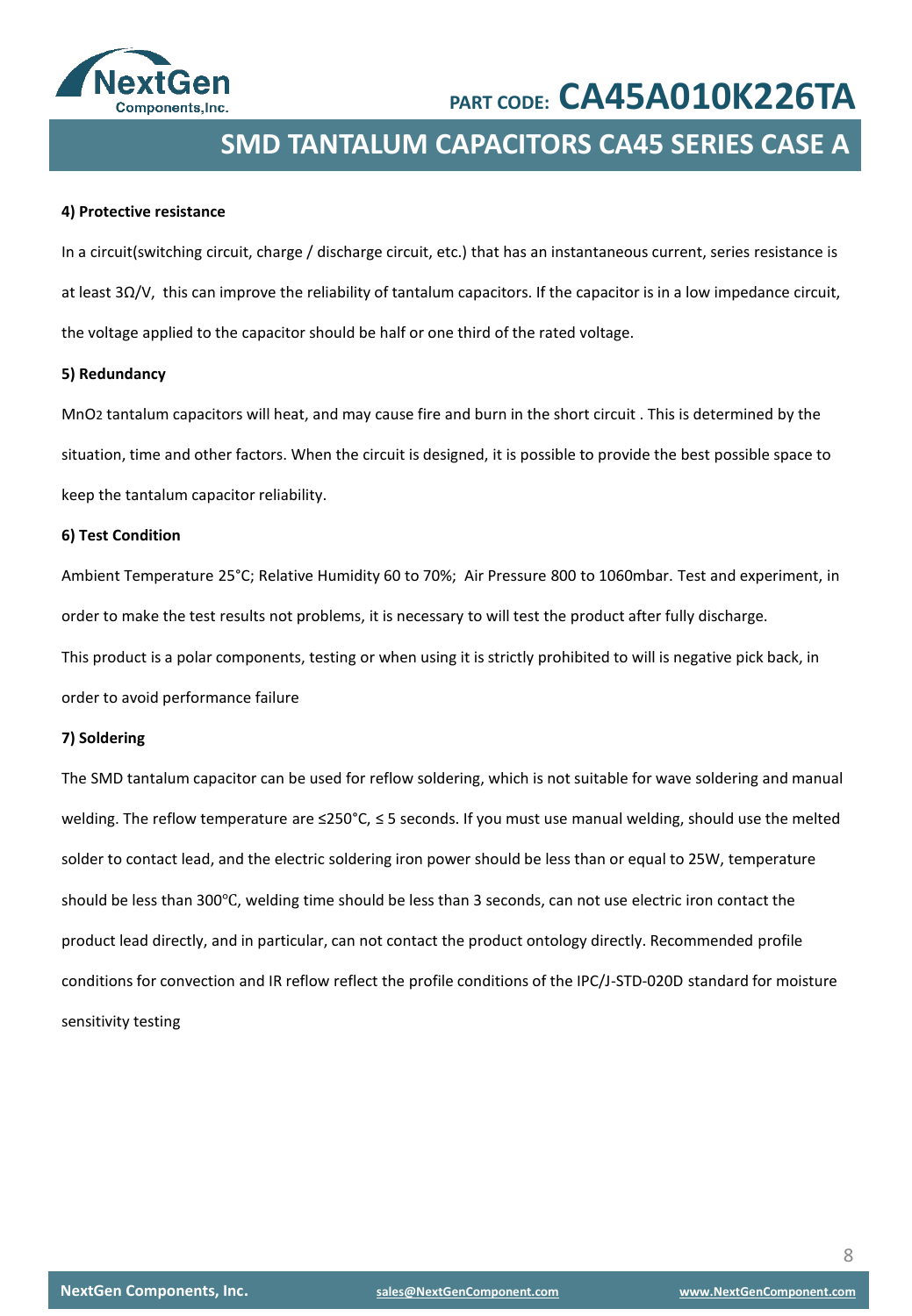

**SMD TANTALUM CAPACITORS CA45 SERIES CASE A**

### . **8) Recommended Profile Conditions**



**Time**

| <b>Characteristics</b>                   | Unit         | Symbol         | SnPb Assembly | Pb-Free Assemble |
|------------------------------------------|--------------|----------------|---------------|------------------|
| Preheat Temperature Min.                 | °C           | T smin         | 100           | 150              |
| <b>Preheat Temperature Max.</b>          | °C           | T smax         | 150           | 200              |
| <b>Preheat time</b>                      | Second       | T <sub>S</sub> | 60~120        | 60~120           |
| Ramp-up Rate                             | °C/Second    | TLtoTp         | $\leq$ 3      | $\leq$ 3         |
| <b>Liquidous Temperature</b>             | °C           | <b>ΤL</b>      | 183           | 217              |
| <b>Time Above Liquidous</b>              | Second       | t L            | 30~150        | 60~150           |
| <b>Peak Temperature</b>                  | $^{\circ}$ C | T p            | 220 or 235    | 245 or 250       |
| Time within 5°C Max. Peak<br>Temperature | Second       | tp             | $\leq 10$     | $\leq$ 3         |
| <b>Ramp-down Rate</b>                    | °C/Second    | TptoTL         | $\leq 6$      | $\leq 6$         |
| Time 25°C to Peak<br>Temperature         | minute       |                | $\leq 6$      | $\leq 6$<br>9    |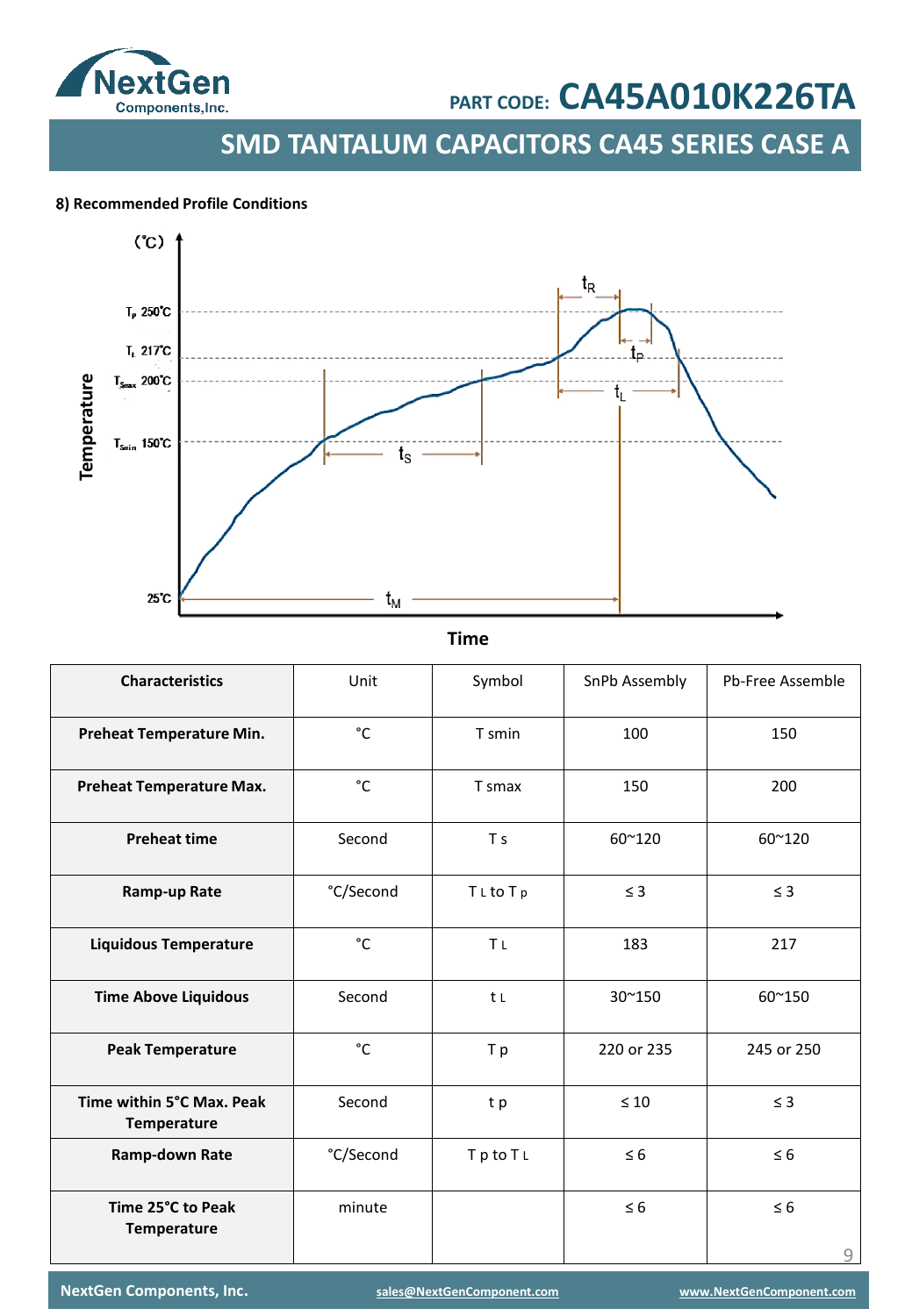

**SMD TANTALUM CAPACITORS CA45 SERIES CASE A**

### **9) Recommended Voltage Derating Guidelines**



## **Temperature**

| Condition                                       | $-55 °C ° 85 °C$ |
|-------------------------------------------------|------------------|
| % Change in Working DC Voltage with Temperature | VR               |
| Recommended Max. Application @VR ≤10V           | 50 of VR         |
| Recommended Max. Application @VR ≥16V           | 30% of VR        |